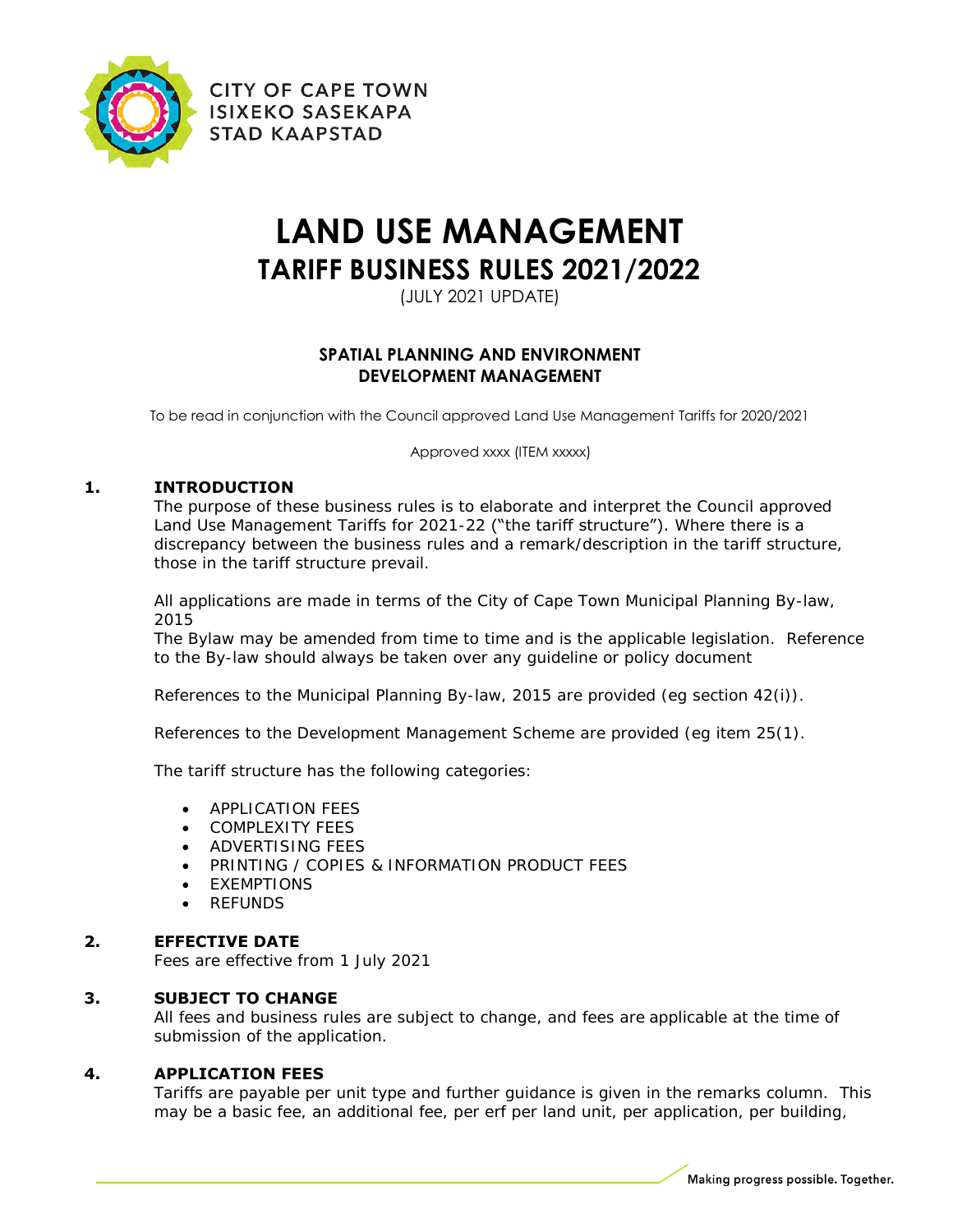per phase, per condition, etc. For example, in the case where an application includes a rezoning, a consent use as well as a permanent departure, the three tariffs for the three different application types are applicable.

# 4.1. **Rezoning: Section 42(a)**

- 4.1.1. Basic Fee is applicable for all rezoning applications.
- 4.1.2. When calculating the land area to be rezoned for determining the additional fee for land above 2000m<sup>2</sup> to be rezoned, land proposed to be zoned to Transport zoning 2 or Open Space 2 are to be deducted from the total. These zonings are applicable to public roads and public open space.
- 4.1.3. In the case of rezoning to subdivisional area, any area of land which is proposed to retain its current zoning is also deducted from the area calculation. The applicable area must be shown on a plan and submitted with the rezoning application documentation. This plan may also form part of an associated subdivision application.
- 4.1.4. A zoning extract comprises information regarding a specific land unit, together with an extract of the zoning map. While the map will show surrounding properties and their zoning, the information regarding the status of development rights will be provided only for the land unit(s) specified. A fee is payable for every land unit for which information regarding the status of development rights is requested. A single map may be provided if the zoning extract are requested for multiple land units in close proximity.

#### 4.2. **Permanent departure: Section 42(b)**

- 4.2.1. For Single Residential and General Residential zoning erven 200m<sup>2</sup> or less there is no fee, notwithstanding the number of permanent departures applied for. For all other erven, regardless of zoning or size, a basic fee is applicable.
- 4.2.2. A development rule sets a requirement for development and is written with its own Item number in the Development Management Scheme (DMS). The DMS is a schedule to the City of Cape Town Municipal Planning By-law, 2015.
- 4.2.3. A fee is payable for each development rule departed from, and includes development rules in an Overlay zoning. Where a development rule has multiple subsections in the MPBL, then fee is per subsection departed from. There are 3 development rules in the example below. One relating to height, one to the façade and one to the width:

#### *Item 22 Development rules*

*(f) Garages, carports and outbuildings*

*(i) A garage, carport and outbuildings are permitted within the common boundary building line or on the common property boundary provided that the garage, carport and outbuilding do not:*



- 4.2.4. Examples below illustrate where tariffs are charged per departure from a development rule listed.
- 4.2.5. A single permanent departure application is applicable to buildings or structures proposed within a specified building line for the land unit concerned. Where different building lines are specified in different rules then a further departure is required.
	- In a Single Residential 1 zoning property of 500m2 the standard street boundary is 3,5m, however, item  $22(f)(ii)$  allows for garages or carports to be up to 1,5m from the street boundary item. If it is proposed for the main dwelling and a garage to be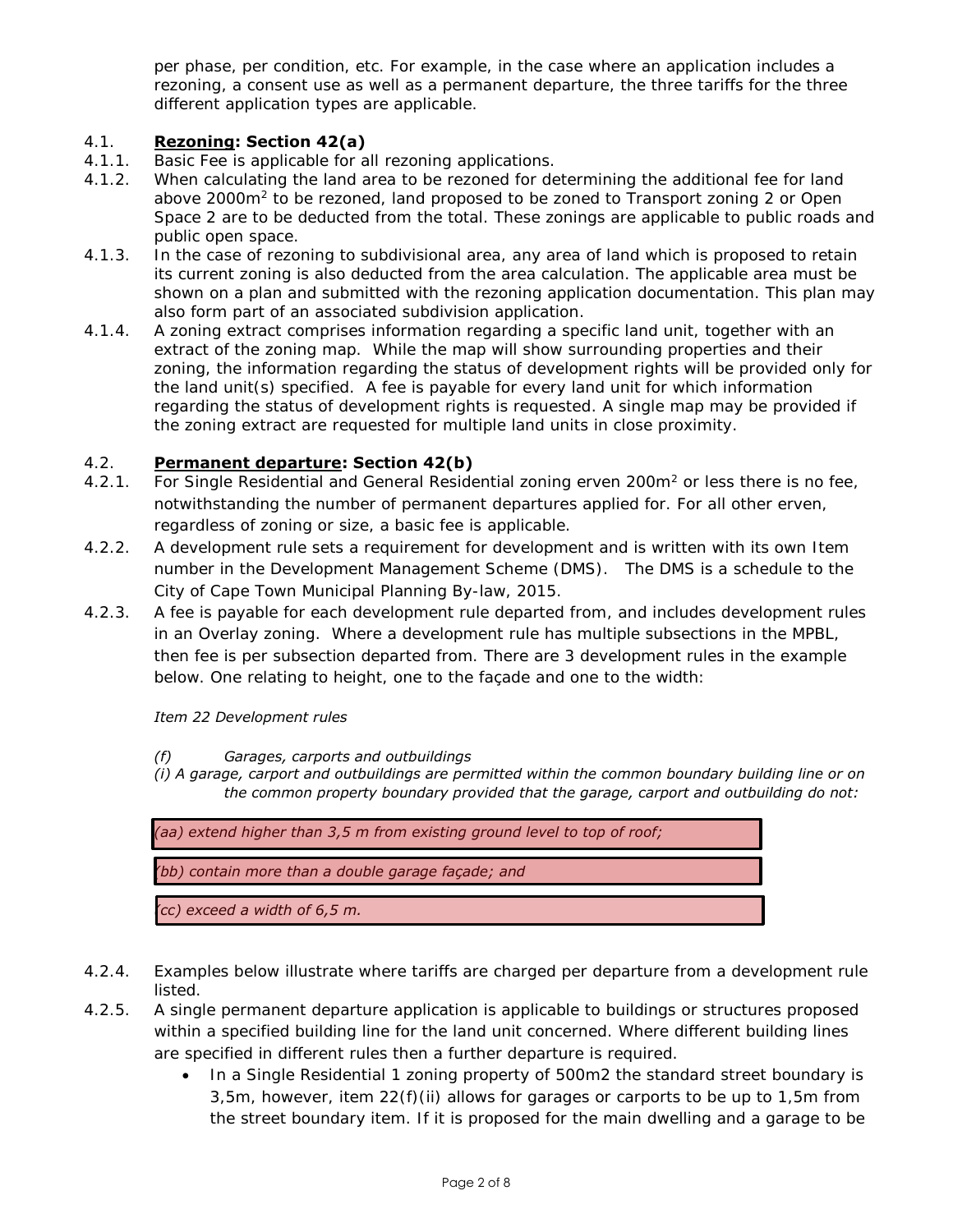located on the street boundary, then two development rules require departing from for which there will be two fees.

- If the proposal on the same property was for one garage to be constructed on the street boundary and another to be separately located at 1m from the boundary then there is only one development rule that needs departing from for which there will be one fee.
- Regardless of the number of floors or storeys nor whether they have varying setbacks from a boundary, there is only one fee providing only one development rule is being departed from. e.g. in Figure 1 below, there are two different setbacks but there is only one development rule departed from which is the 0.6H setback requirement.



Front view of a GR4 zoned property



# 4.3. **Temporary land use departure: Section 42(c)**

4.3.1. Fees are based upon the type of land use proposed. House shops, Home Occupation, Places of Instruction and Worship have one fee while applications for all other land uses have a higher fee. If an application combines a House shop or Home occupation or Place of Instruction or Worship with any other temporary land use, then only the higher fee is applicable.

# 4.4. **Subdivision: Section 42(d)**

- 4.4.1. A basic fee is applicable for all applications.
- 4.4.2. Additional fee is required for each land portion in the proposed subdivision. The number of land portions includes Remainder portions, but excludes portions shown as Transport zoning 2 or Open Space zoning 2 on the plan of subdivision.
- 4.4.3. The subdivision of a residential erf into two portions would be charged a basic fee and an addition fee for one new erf.
- 4.4.4. Any intermediate portions that are created and which may later be consolidated again are also counted
- 4.4.5. For transfer clearance the fee is based upon the total number of number of land units contained in the request as per the approved plan of subdivision or phase of subdivision.

# 4.5. **Implementation of a subdivision in phases: Section 42(e)**

4.5.1. Fee is per proposed phase. For example, 5 phases require 5 fees.

## 4.6. **Consolidation of land: Section 42(f)**

4.6.1. A single fee is applicable regardless of the number of land portions to be consolidated.

## 4.7. **Amendment, suspension or removal of a restrictive condition: Section 42(g)**

4.7.1. A fee is payable for each condition to the amended, suspended or removed.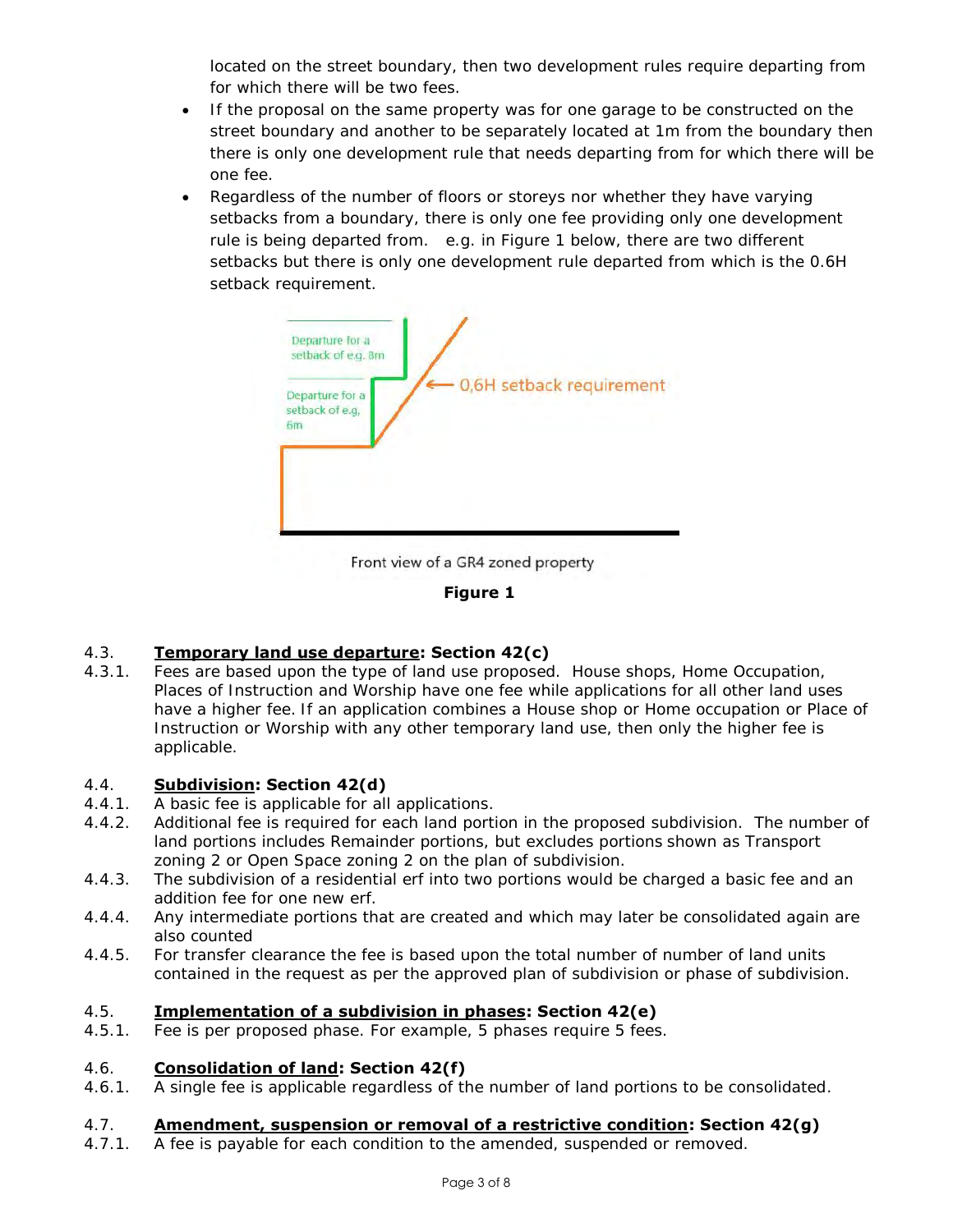There are 4 conditions in the example below  $C(a)$ , (b), (c) and (d):

C. To the following conditions contained in Deed of Transfer No. which conditions were imposed by the Administrator when approving the Township :-AS BEING IN FAVOUR OF THE REGISTERED OWNER of any lot in the Township and subject to amendment or alteration by the Administrator under the provisions of Section 18 (3) of Grdinance No. 33/1934 :-(a) That this erf shall be used for residential purposes only. (b) That only one owelling together with such outbuildings as are ordinarily required to be used therewith be erected on this erf. (c) That no more than one-third of the area of this erf be built upon. (d) That no building or structure or any portion thereof except boundary walls and fences, shall be erected nearer than 4,72 metres to the street line which forms a boundary of this erf. No such building or structure shall be situated within 1,57 metres of the lateral boundary common to any adjoining erf.

#### 4.8. **Consent or approval in terms of, or the relaxation of, a restrictive condition in a title deed where the restriction relates to use, subdivision, development rules or design criteria: Section 42(h)**

4.8.1. A fee is payable for each condition requiring consent or approval or relaxation. See example in 4.7.1 above.

#### 4.9. **Consent, approval or any other permission or requirement in terms of the development management scheme: Section 42(i)**

- 4.9.1. Consent use fees are charged based upon the type of land use proposed. House shops, Home Occupation, Places of Instruction and Worship have one fee while applications for all other land uses have another fee. If multiple consent uses are applied for then multiple fees are applicable.
- 4.9.2. Site development plans

These may be required by the City as provided for in Item 123. If it is required, then it needs to be approved and a fee is applicable

# **Item 123 Site development plans**

- (1) In addition to the zonings that specifically require a site development plan, the City may require a site development plan in respect of the following development types:
- (a) shopping centres and shopping complexes;
- (b) business and office park developments;
- (c) industrial park developments;
- (d) developments in conservation areas;
- (e) developments that will be sectionalised;
- (f) incremental residential developments; and
- (g) major developments where there are concerns relating to urban form, heritage, traffic or spatial planning in general.

For some specified land uses in certain zonings a site development plan may be required, and in some case will always be required. The zonings referred to in 123(1) are the following: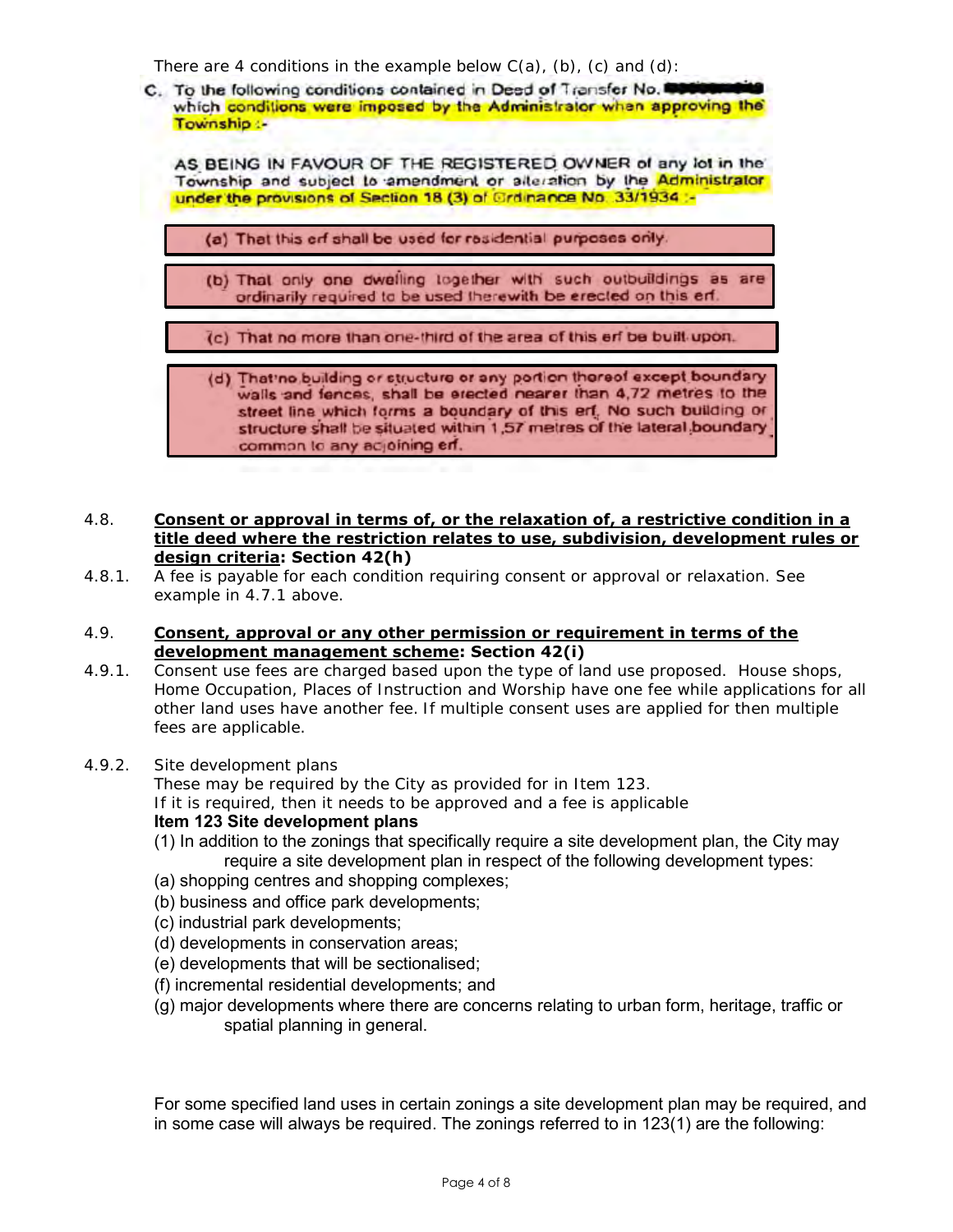| <b>Zoning</b>                      | SDP may be required | <b>SDP</b> is required                      |
|------------------------------------|---------------------|---------------------------------------------|
| GR <sub>1</sub>                    |                     | <b>Group Housing</b>                        |
| <b>Utility</b>                     | Primary uses        | Consent uses                                |
| Transport 1 & 2                    | Primary uses        | Consent uses                                |
| Transport 3                        |                     | <b>Primary &amp; Consent uses</b>           |
| Open space 1, 2 & 3   Primary uses |                     | Consent uses                                |
| Agricultural                       |                     | Consent use for renewable energy structures |

- 4.9.3. Amendment of approved site development plan
- 4.9.3.1. Fee not payable if an amended plan is submitted in fulfilment of a condition of an approval granted in terms of the MPBL. This would be a s42(m) application for which there is no fee.
- 4.9.3.2. If amendment is not in respect of the fulfilment of a condition, then the fee is applicable.
- 4.9.4. Package of plans in respect the following components may be required by the City in terms of Item 136:
	- Contextual Framework
	- **Development Framework and**
	- Precinct plans

A fee is required for each of the above 3 components that are require approval. For amendments to an approved component an amendment fee is applicable. While the Package of plans also references a Site Development Plan, a subdivision plan and a building plan, these are approved as separate applications in the MPBL or the National Building Regulations.

- 4.9.5. Certification or an amendment of an owners' association constitution.
- 4.9.5.1. As a condition of approval an owners' association institution may need to be submitted for certification. The constitution must comply with the requirements of Section 62, together with any additional specific requirements included in the conditions of approval. A single fee is required for this certification of the constitution.
- 4.9.5.2. Once approved, an amendment to the constitution must also be certified by the City and this will require the payment of a fee for each constitution submitted for an amendment regardless of the nature or extent of the amendments.
- 4.9.6. Any other approval or any other permission or requirement in terms of the DMS.

4.9.6.1. This application type specifically refers to an approval required in the consideration of a development proposal. A fee is required for each separate approval. References are to Item numbers in the DMS. As the DMS is subject to change, the list is not necessarily exhaustive, but is provided here as a guide.

**Domestic quarter definition** no more than one domestic staff quarters is allowed on a land unit without the approval of the City;

14 Occasional uses The occasional use of a property for temporary events (including craft markets, circuses, public meetings, religious gatherings, film shoots or other events) may be permitted with the City's approval.

**15 Special use** A special use is a use not defined or provided for in this development management scheme, and may be so classified and permitted in any zoning with the approval of the City.

**21 & 108 & 112 Use of the property Additional use rights** Where more than one such activity is required, the City's approval shall be obtained

**23 Home occupation** Off-street parking shall be provided at a ratio of 1 parking bay per 25 m<sup>2</sup> area used for home occupation unless the City's approval is obtained to waive this requirement.

**25 Home child care** At least one off-street parking bay shall be provided, plus one additional parking bay which is suitable for the use of parents to drop off or collect their children, unless the City's approval is obtained to waive this requirement.

**25A Second dwelling** The total floor space of a second dwelling may not exceed the total floor space of the main dwelling unit without the approval of the City**.**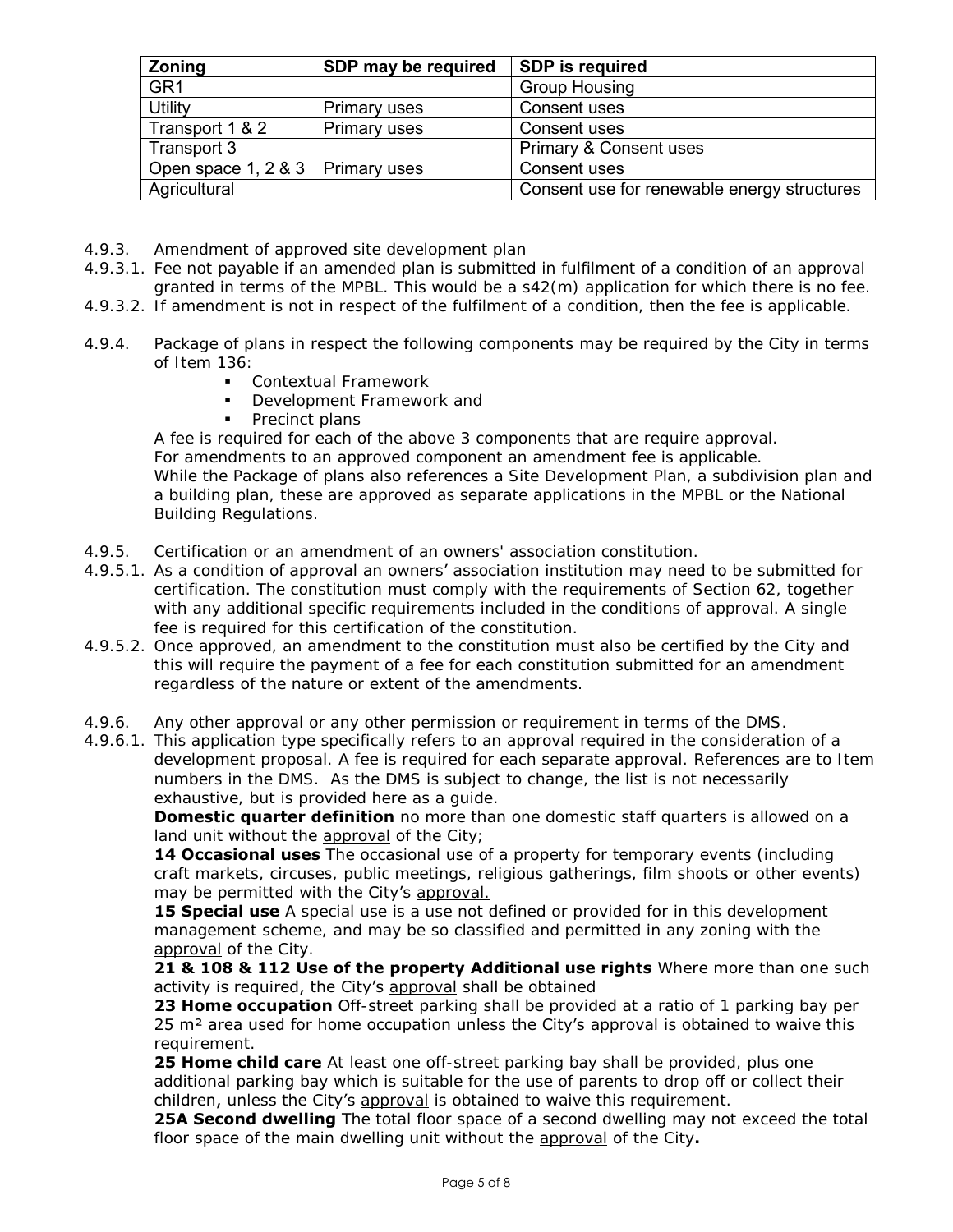**25B Third dwelling** The total floor space of a third dwelling may not exceed the total floor space of the main dwelling without the approval of the City.

**54 House shop** The following are not permitted in a house shop unless the approval of the City is obtained: sale of alcoholic beverages, storage or sale of fireworks, storage or sale of gas and gas containers, vending machines, gaming machines, video games or pool tables.

**60 & 64 Development rules (k) Parking and access** Except with the approval of the City, no parking bays at ground floor level on a land unit, either outside or within a building, shall be located closer than 10 m to a street boundary, in order to enhance amenity at street level.

**69 & 76 & 124 Hazardous substances** Notwithstanding the fact that an activity constitutes a primary use right in terms of this zoning, no activity or use which includes the on-site storage of hazardous substances shall be permitted unless a risk management and prevention plan has been submitted and the City has given approval thereto.

**89 & 101 Construction and deposit of materials** No person shall:

(a) construct a private crossing, bridge or culvert onto, under or across a public street;

(b) construct or lay a sidewalk on a public street;

(c) construct a verandah, stoep, wall, steps or other projection in or over a public street; (d) deposit or leave any goods, articles, building materials or waste in a public street or road reserve other than for a reasonable period during the course of loading, off-loading or removal thereof, except in accordance with and after the City has given its approval.

**109 Development rules Floor space** The total floor space of all dwelling units on the land unit, including accommodation for bona fide agricultural workers employed on the property, shall not exceed 1 500 m²; provided that with the approval of the City this requirement may be relaxed if such accommodation is required for persons who are genuinely engaged for their livelihood in agricultural activities on the land unit.

Approvals contained in the following items**:**

- **126 Earth banks, retaining structures, support structures and similar devices**
- **129 Recreational vehicles and watercraft**
- **137 Off-street parking requirements**
- **138 Alternative parking supply**
- **139 Combined parking requirements**
- **141 Parking layout requirements**
- **144 Loading**

**158 Specific provisions: Koeberg Restriction Area Overlay Zoning**

**162 General provisions: Heritage Protection Overlay Zoning**

**166 General provisions: Environmental Management Overlay Zoning**

**176 Specific provisions: Harfield Village Local Area (LAO/2)**

**180 Specific provisions: Marina Da Gama Extensions 1,2 & 4 (LAO/8)**

**185 Specific provisions: whole of the Cape Town CBD Area (LAO/4)**

- **186 Specific provisions: St Georges Street subarea**
- **187 Specific provisions: Roggebaai subarea**

**188 Specific provisions: Bakoven, Clifton and Glen Beach Bungalow** Area (LAO/5)

**189 Specific provisions: Victoria Road, Clifton local area (LAO/5(**ii))

#### 4.10. **Amendment, deletion or addition of conditions of an existing approval: Section 42(j)**

- 4.10.1. No fee if condition to be amended or deleted is same as in a simultaneous Section 42(g) or 42(h) application.
- 4.10.2. All other conditions of approval to be amended or deleted require a fee per condition.
- 4.10.3. Addition of a condition always requires a fee.

## 4.11. **Extension of the period of validity of an approval: Section 42(k)**

- 4.11.1. Application needs to be submitted prior to initial approval lapsing.
- 4.11.2. All permanent departures extensions have no fees, nor requires any complexity fee.
- 4.11.3. For all other applications for extension of validity, a new total set of application fees is applicable and is calculated in terms of the current fee structure. Complexity fees are not applicable. If required by the City, advertising fees may be applicable.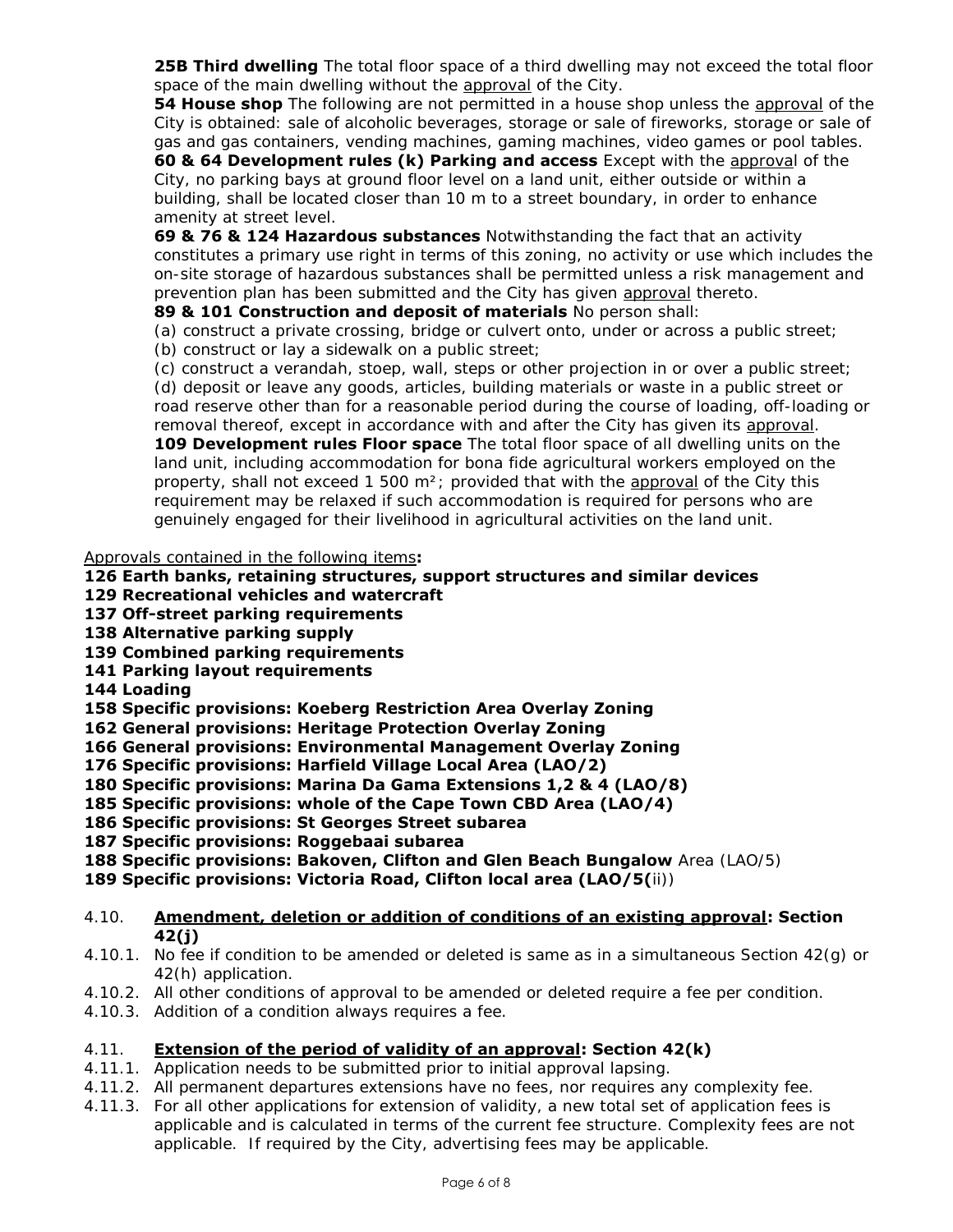4.11.4. An extension of multiple approval for a permanent departure, rezoning and amendment of condition would be charged only for the rezoning and amendment of restrictive condition at the approved fee applicable at the time of the application for extension of validity.

#### 4.12. **Amendment or cancellation of an approved subdivision plan: Section 42(l)**

4.12.1. This fee is payable in all cases where a subdivision approval has already been granted by the City, irrespective of whether a general plan has been approved or not.

#### 4.13. **Permission required in terms of the conditions of approval of an application: Section 42(m)**

4.13.1. A condition of approval imposed, may require an action by the owner that still requires the further permission of an authorised official. For example, an amended site development plan or a stormwater management plan or a landscaping plan that must be implemented to the satisfaction of the relevant line department. While this is a category of application that requires a submission to the City there is no fee applicable.

#### 4.14. **Determination of a zoning, a non-conforming use right or any other matter which the City may determine in terms of the MPBL: Section 42(n)**

4.14.1. This category applies to an application to determine a zoning where such land does not have a zoning (as contemplated in Section 36), or application for the determination of a non-conforming use (as contemplated in Section 37). A fee is applicable for each application made.

#### 4.15. **Correction of a zoning map: Section 42(o)**

- 4.15.1. No fee applicable
- 4.16. Note that there is currently no Section 42(p) in the MPBL

#### 4.17. **Alteration or amendment of a street name or number: Section 42(q)**

4.17.1. No fee applicable

#### 4.18. **Determination of an administrative penalty: Section 42(r)**

- 4.18.1. No fee applicable
- 4.19. **To exempt a subdivision from the need for approval in terms of the MPBL: Section 42(s)**
- 4.19.1. This application is ONLY required for an exemption in terms of Section 67(3).
- 4.19.2. Requests for other exemptions for subdivisions and consolidation as indicated in Section 67 are not applications in terms of 42(s).

#### 4.20. **Permission for the construction of a building or a substantial part of it within the envelope of a non-conforming use: Section 42(t)**

4.20.1. This application is in terms Section 37(6) where construction is requested in relation to a non-conforming use on a land unit. Fee is applicable for each application.

#### 4.21. **Any other application which the City Manager may prescribe in terms of the MPBL: Section 42(u)**

4.21.1. **This category should not be used the unless the City Manager has specifically prescribed a new application type. Currently none have been prescribed.**

## 4.22. **Approval of a building or structure on an unregistered erf: Section 42(v)**

4.22.1. This application is in terms of Section 55(4)(b) and the fee is applicable for each unregistered land unit of an approved subdivision proposed to be built upon. The fees are applicable for each of the first 10 unregistered land units.

## **5. COMPLEXITY FEES**